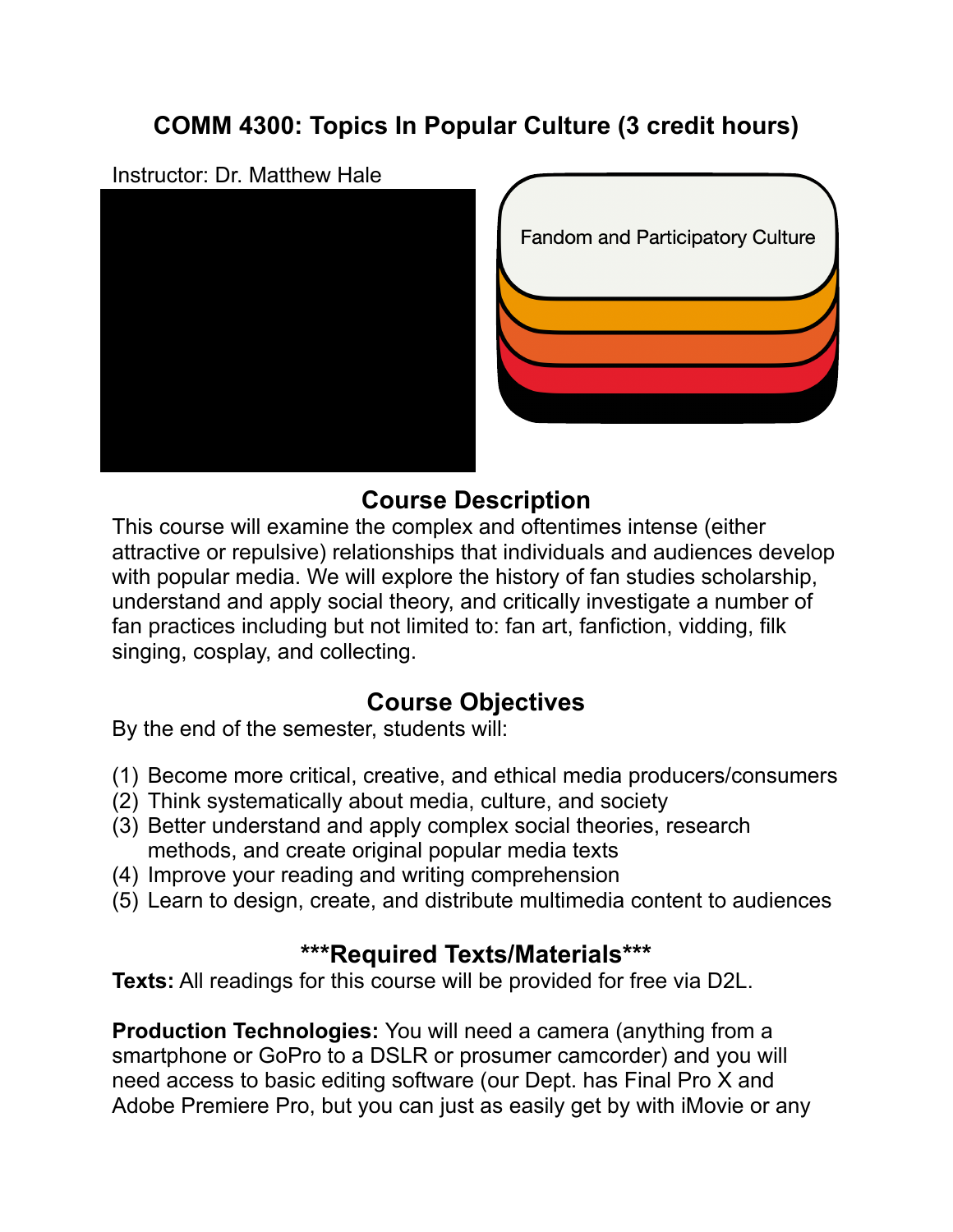number of free editing platforms). Basically, you need a phone and some sort of computer. If you do not have or have access to these devices, contact me ASAP.

# **Course and University Policies**

**Participation:** You must participate in class discussions. This means being in class (and conscious…both literally and intellectually) and on time, having completed the assigned readings/screenings before class.

**Disability Access:** Any student who has a disability that may affect his/her academic performance is encouraged to make an appointment with me to discuss this matter, or you may contact Disability Services; Telephone 221-6230; TTY 221-6278; Fax 221-7102.

**Official Communication:** AP Mail is the official means of communication at APSU. Correspondence between the university and students will be sent to the students' APSU Mail account; other email accounts will not be utilized. Students are encouraged to check their AP Mail account on a regular basis.

**Academic Dishonesty:** The Austin Peay State University Student Handbook states: Academic dishonesty may be defined as any act of dishonesty in academic work. This includes, but is not limited to, plagiarism, the changing or falsifying of any academic documents or materials, cheating and giving or receiving of unauthorized aid in tests, examinations or other assigned work. Students guilty of academic misconduct, either directly or indirectly through participation or assistance, are immediately responsible to the instructor of the class. Penalties for academic misconduct will vary with the seriousness of the offense and may include, but are not limited to, a grade of "F" on the work in question, a grade of "F" in the course, reprimand, probation, suspension and expulsion.

**Academic And Classroom Misconduct:** Students are expected to conduct themselves appropriately at all times. Academic and classroom misconduct will not be tolerated. Students must read the "Code of Student Conduct" in the new **Student Handbook** for an understanding of what will be expected of them within the academic setting. [Policy 3:005](https://www.apsu.edu/policy/3s_student_policies/3005-student-academic-misconduct.php) will be followed in reporting any suspected cases of academic misconduct: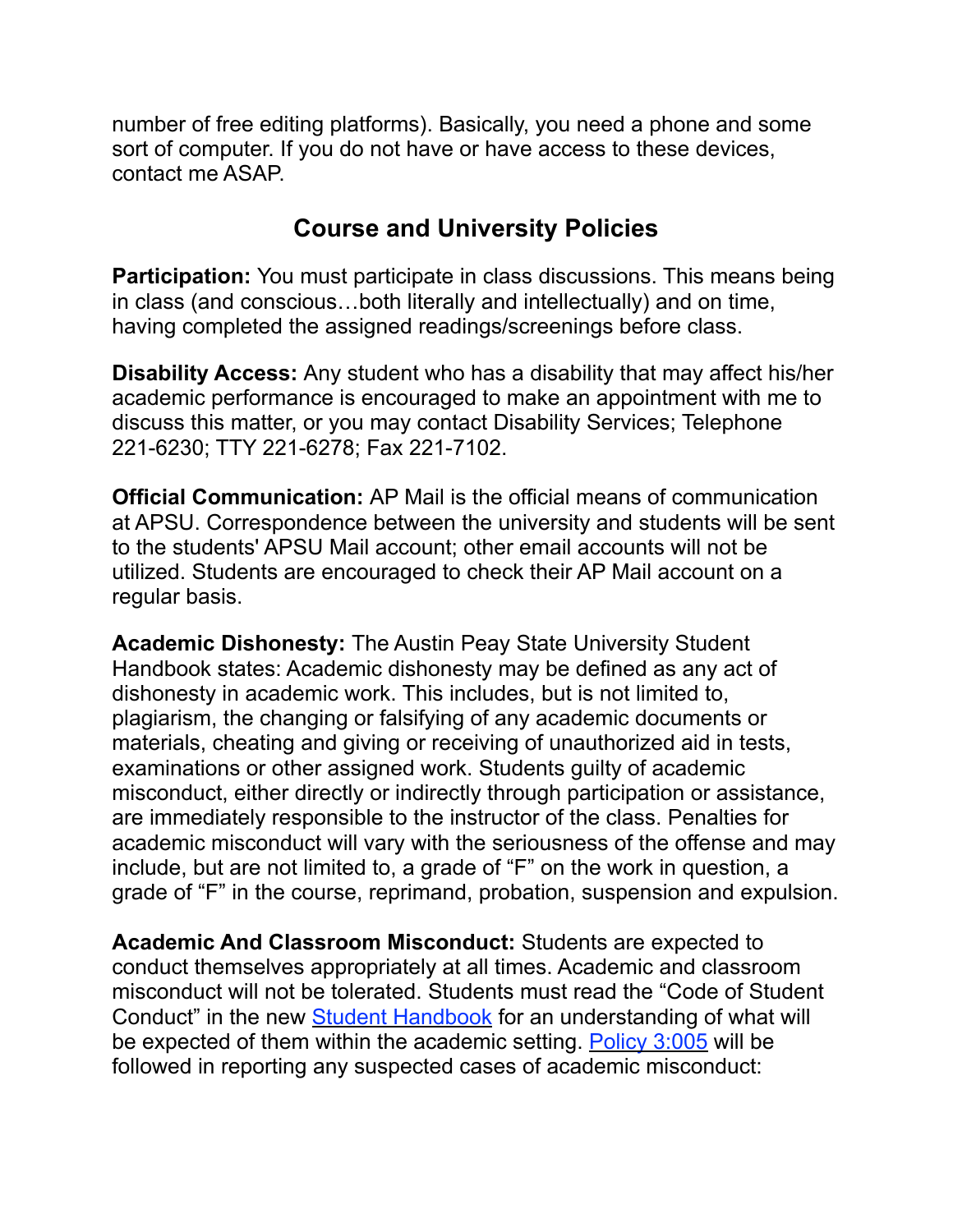**Professionalism and Respect:** You are expected to behave professionally in your contributions to discussions, feedback given to your peers, interactions with the instructor, and, of course, in the work you do for class assignments. Discourteous, threatening, or harassing behavior will not be tolerated. Respect works both ways. I do my best to be courteous and fair in all situations and at all times. If you ever feel that you are being treated otherwise by anyone (including me), please contact me.

**Policy on Minors**: Minors accompanying staff, faculty, students, or visitors on campus are not permitted in classrooms. However, affiliated minors may utilize classrooms designated for use by a program approved by the university in which they are a participant.

**Service Animals:** Consult **[Policy 3:007 Animals on Campus](https://www.apsu.edu/policy/3s_student_policies/3007-animals-on-campus.php)** for appropriate situations allowing service animals in the classroom. **Student Complaints and Appeals Procedure:** Discuss your concerns with your faculty member or contact the department chair if you need assistance in resolving an issue. APSU has a variety of policies and procedures for students to file a complaint, appeal, or grievance. Please visit this [webpage](https://www.apsu.edu/student-affairs/dean-of-students/student-appeals-and-complaint-procedures/) for more information.

**Attendance:** Due to COVID-19, I am practicing a much more flexible attendance policy to account for our multimodal engagement structures, sicknesses, etc. I will be recording attendance for online engagement as my primary metric. You must log into our D2L course website at least 2 times each week.

**Assignment Submission Policy:** All assignments must be submitted to the appropriate "Dropbox" on D2L by the designated time/due date indicated on the syllabus and/or in person. **I will only accept** *.doc* **or** *.docx* **files for text-based documents. No hardcopies will be accepted.** For video submissions, upload your original content to YouTube, then submit a link from said content via Dropbox.

**Late Assignments:** I will not accept any late assignments.

**Submitting Assignments Correctly:** It is your responsibility to ensure that I receive what I need to grade. Check your files. Double check to ensure your upload worked. If I attempt to open your file and there is nothing there,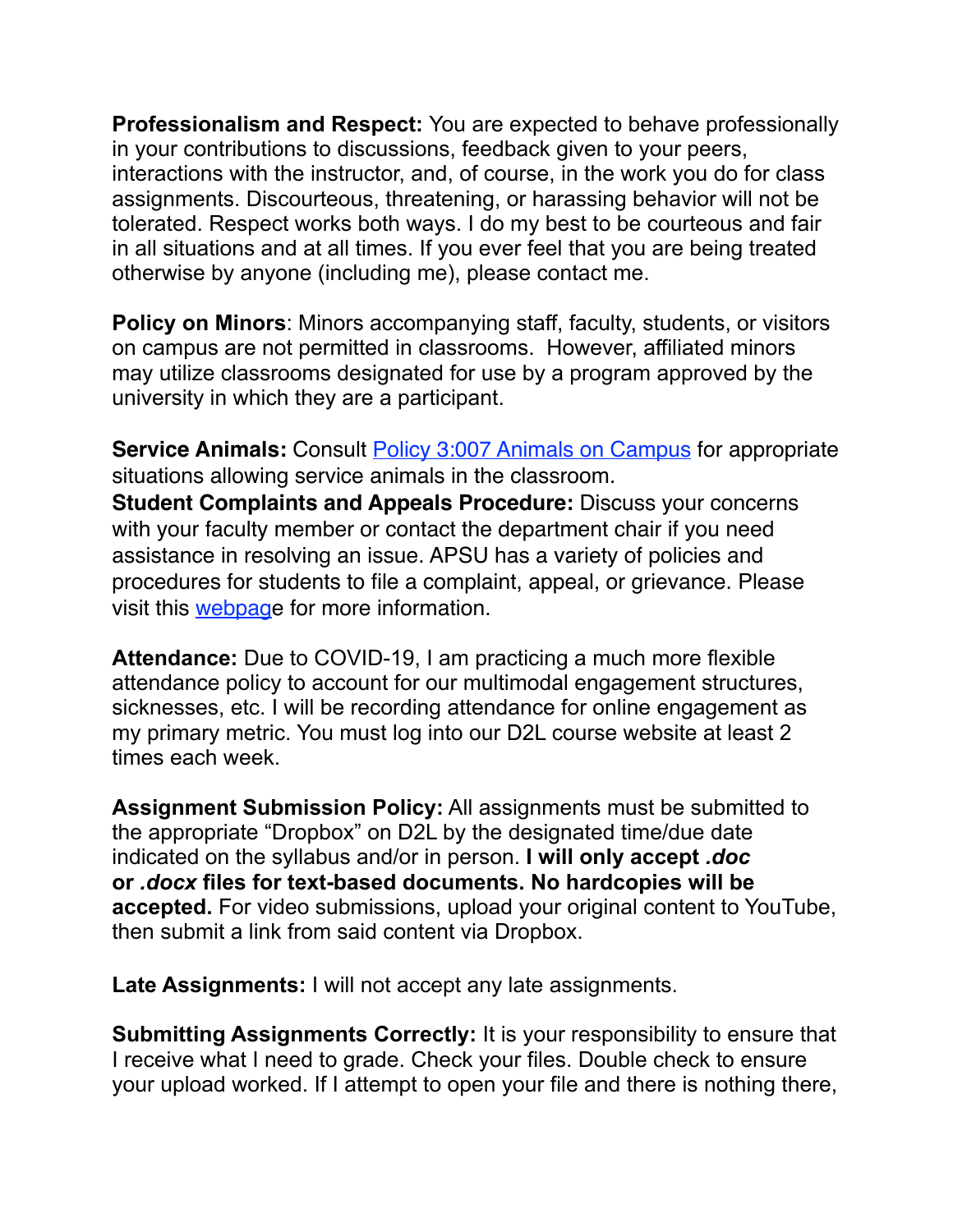an unfinished draft, or the incorrect file format by the due date, I will grade what has been submitted as is. No exceptions.

**Unethical Requests for Special Treatment:** It is unethical for me to provide extra credit opportunities or to artificially inflate any student's grade. Please do not ask me to increase your grade on any assignment or your final overall score for the course. If you find a grading error, please content me. I am happy to correct it. I will treat all students equally within the classroom and with respect to grading.

**Email Replies:** I will do my very best to reply to all emails within a 4-24 hour period excepting holidays and weekends. If you do not hear from me within 48 hours, I may have missed your email in the digital piles of emails I get each week. Feel free to re-send the email and/or to contact me during office hours or before/after class.

**In Class Technology (cellphones, in other words):** You should not be on your phone in class unless we are specifically using them for an in-class activity. Otherwise, no phones. If you need to make a call or answer a text, please leave the classroom.

**Office Hours:** Office hours will be virtual this semester. Just send me an email to schedule your appointment and/or send me a text at 678-346-1228.

**Grading Turnaround:** I will try my best to always return graded materials with extensive feedback within one week. There are times where assignments may be longer/more involved. Accordingly, my response time my be slower.

**Exceptions:** As with any policies, I am willing to make exceptions under certain extenuating circumstances. If you have any conflicts with the schedule or policies outlined here, please contact me and let me know as soon as possible.

# **COVID-19 STATEMENT & GUIDELINES**

Austin Peay State University is concerned for the health and well-being of the entire community. The nature of COVID-19 is such that each of our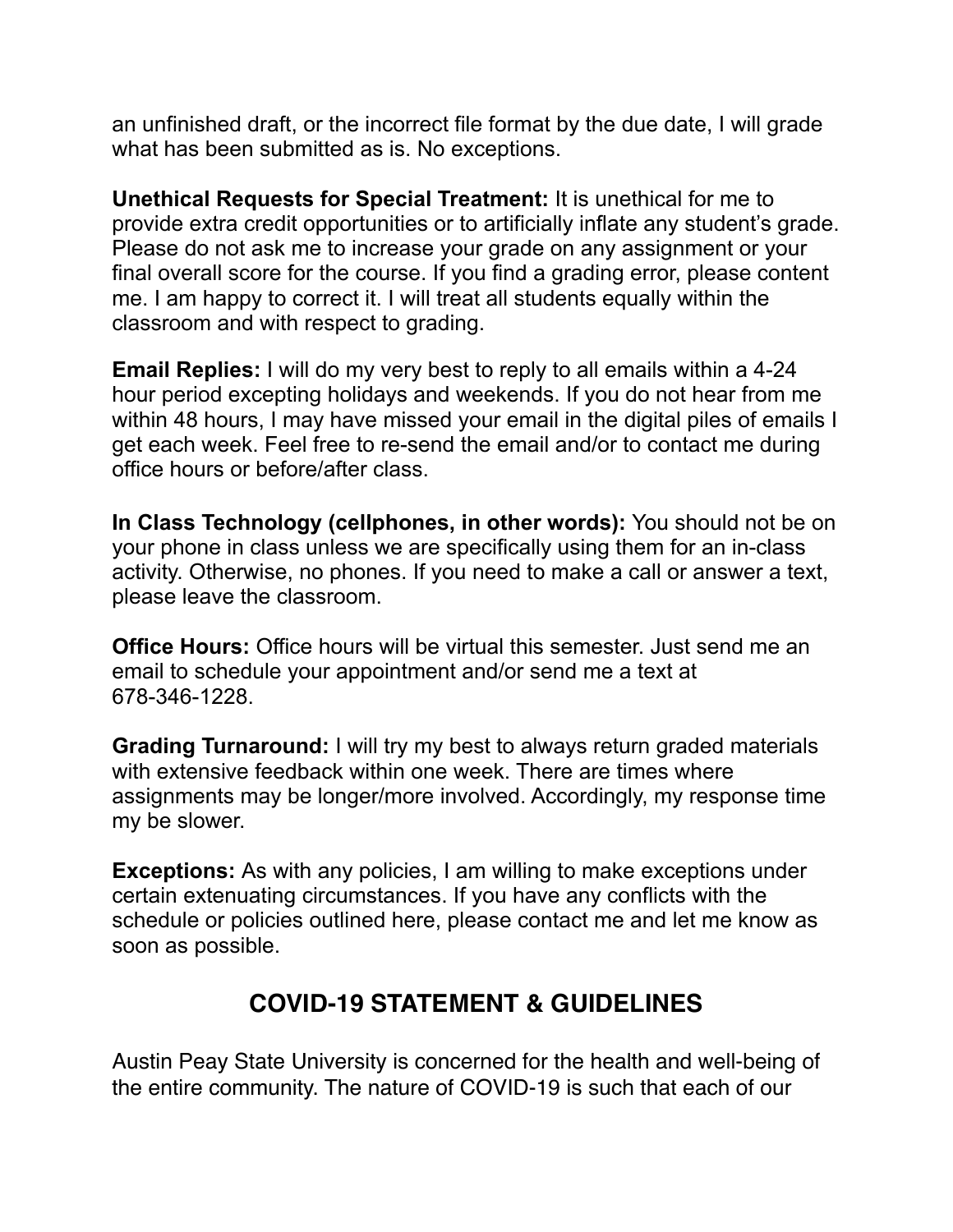individual actions affects not only our personal well-being but also those of every other person with whom we interact or share a space. Given the possibility of changes to CDC guidelines or those of local or state officials, students and faculty alike will need to be adaptable and flexible as events may occur that necessitate a change in the course schedule or mode of delivery. To minimize the disruption that might occur if a student falls ill or is unable to attend classes for some other legitimate reason, class materials must be made available electronically to students unless the nature of the coursework makes this impossible.

To enhance the health and safety of the APSU community, it is expected that every member of this course acknowledges the following university guidelines:

### **Masks and face coverings:**

All students are expected to wear masks or face coverings and maintain physical distancing in all university buildings. Both are necessary classroom requirements that will help keep our community safe.

1.All students and instructors must arrive to class wearing a mask or face covering over their mouth and nose. If a student does not have a mask or face covering, the student must pick up a disposable mask (available throughout campus – in classrooms and in administrative academic department offices) before joining the class session.

1.If a student habitually arrives to class without wearing a mask or face covering, the student may be advised that they can only attend an online section of the course, if such an option is available, for the remainder of the semester. If the course is not available online, the student will be informed that the in-person course is the only option and they will be given one more opportunity to return to class and wear a mask or face covering. The instructor will file a report with the Dean of Students in the Office of Student Affairs. The student may face sanctions up to and including the student being administratively withdrawn from the course and not receive a refund of tuition or fees.

2.If a student refuses to put on a mask or face covering in a class, after being instructed to do so, the instructor will request that the student leave the class. The instructor will file a report with the Dean of Students in the Office of Student Affairs. The student will face sanctions up to and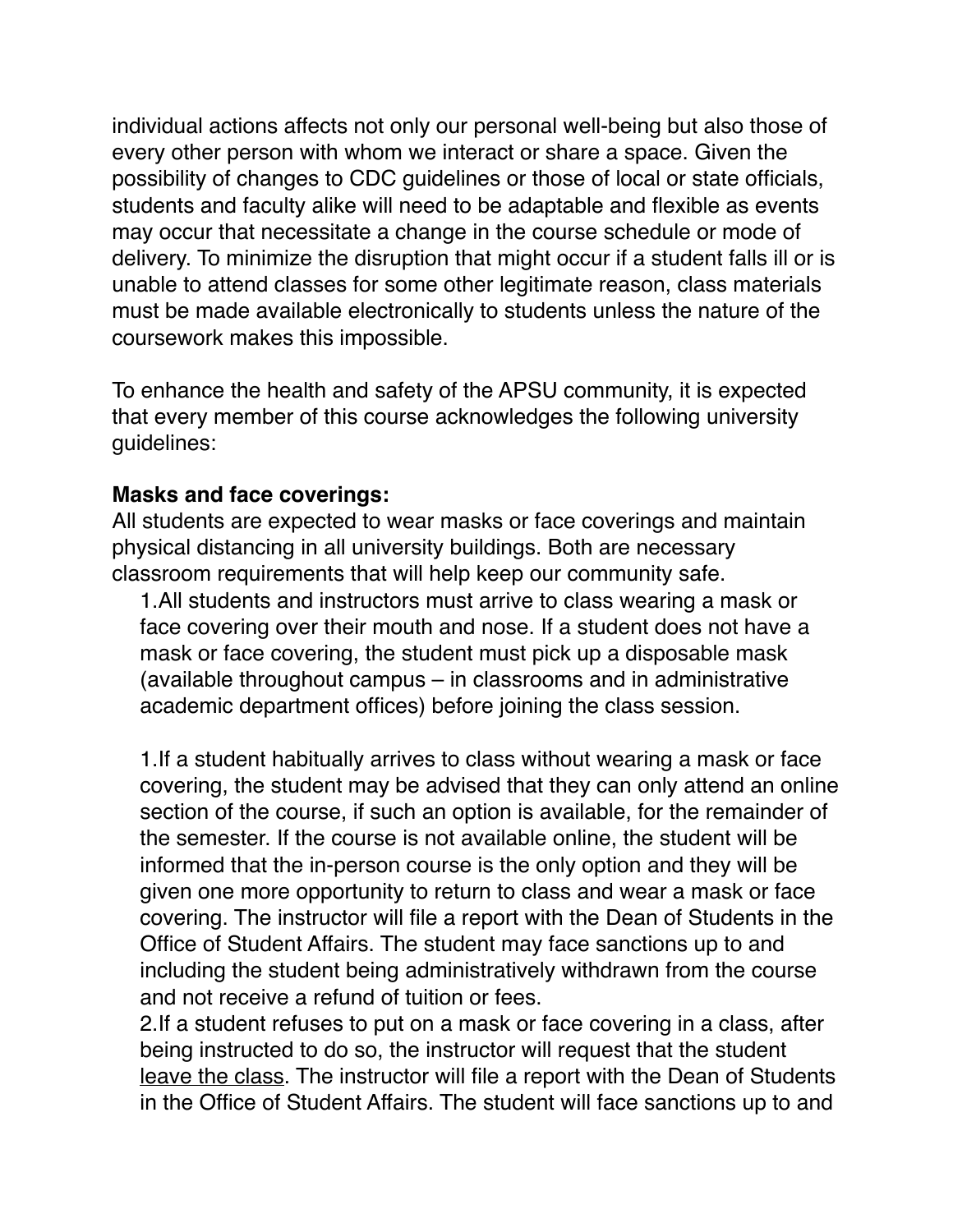including the student being administratively withdrawn from the course and not receive a refund of tuition or fees. If a student refuses to leave the classroom upon request from an instructor, campus police will be called to escort the student from the classroom. In this case, the student will again be referred to the Dean of Students in the Office of Student Affairs. If this situation occurs, the faculty member may take a break or dismiss the class for that day at their discretion. (Questions regarding Failure to Comply Code of Student Conduct violations should be directed to the Dean of Students, 931-221-7323).

1.If a student has a medical condition that inhibits the student's ability to wear a mask or face covering, the student must contact Disability Services to receive an accommodation (931-221-6230). If a student seeks an exception to the mask requirement, the faculty member and advisor should work with the student to seek an online section of the course. If an online section is not available, or the student does not wish to enroll in the online course, the faculty member will provide instruction to the student remotely, using available lecture capture and other appropriate technology.

## **Student Absences:**

Students unable to attend class due to COVID-19 policy or another serious illness, will:

1.Notify their instructor and follow campus guidelines regarding a safe return to campus;

2.Not be penalized for class absences assuming they make up missed assignments in a timely fashion, in consultation with (and at the discretion of) the instructor; and

3.Be provided reasonable accommodations to access all course materials and will be given the opportunity to complete missed assignments online as is practicable.

## **Student Illness:**

If a student tests positive for COVID-19 or is experiencing any COVID-19 symptoms (fever or chills, shortness of breath or difficulty breathing, cough, muscle pain, sore throat, headache, fatigue, new loss of taste or smell, congestion or runny notes, nausea or vomiting, diarrhea), remain at home,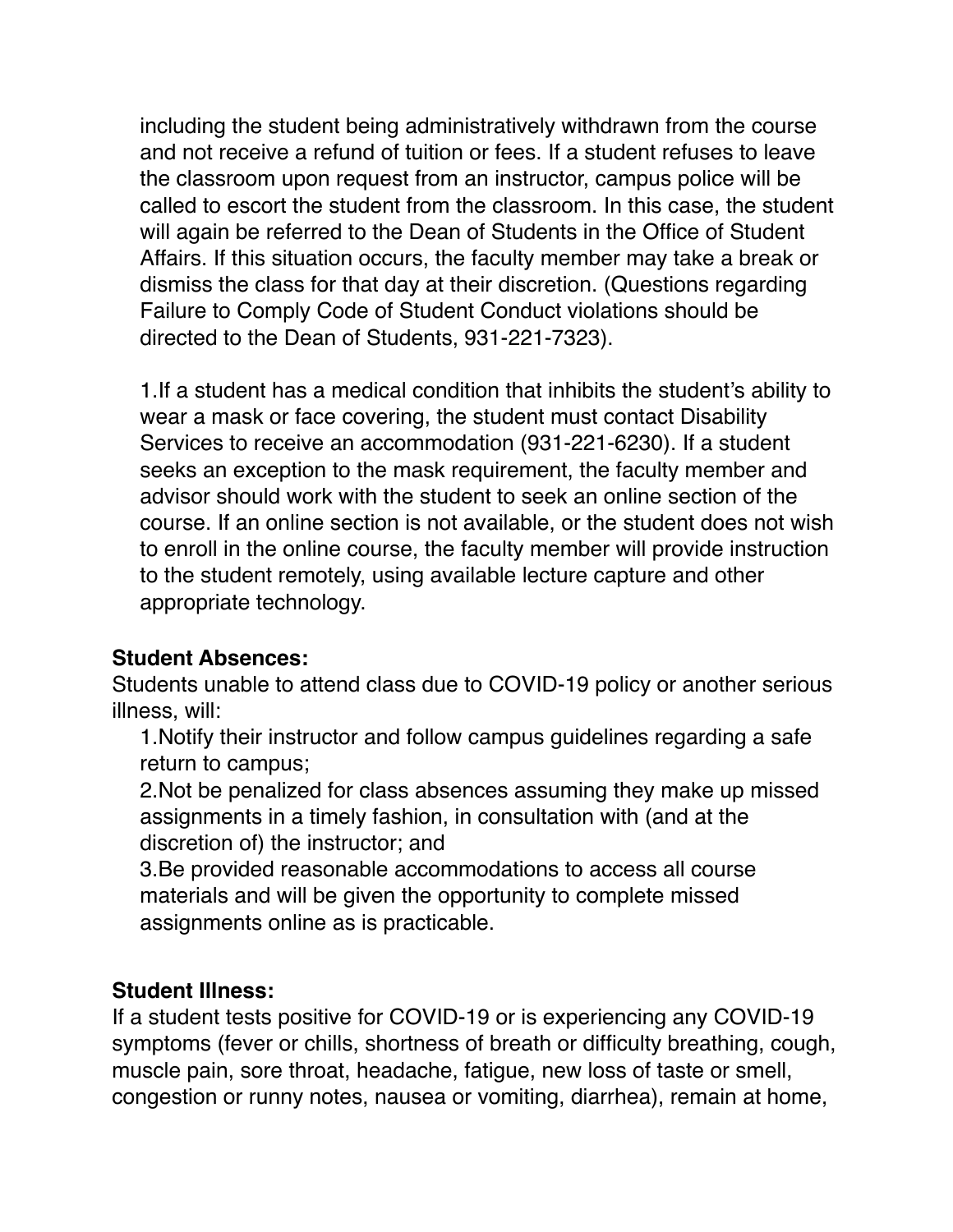please complete the COVID 19 reporting form ([https://cm.maxient.com/](https://cm.maxient.com/reportingform.php?AustinPeayStateUniv&layout_id=19) reportingform.php?AustinPeayStateUniv&layout id=19), and seek medical assistance or COVID-19 testing if instructed to do so. Students may reach out to Boyd Health Services for guidance. The student should not return to class (or campus activities) until the student has been released by Boyd Health Services. Boyd Health Services will provide guidance during the quarantine/isolation period and a representative from the Office of the Dean of Students will contact the student to provide additional information.

| <b>ASSIGNMENT</b>                           | <b>POINT VALUE</b>              | <b>DUE DATE</b>    |
|---------------------------------------------|---------------------------------|--------------------|
| <b>WEEKLY READING NOTES</b>                 | 100 $(10pts \times 10 entries)$ | <b>Sundays</b>     |
| <b>COLLECTION/ITEM TOUR</b>                 | 100                             | Sept 13            |
| <b>MY FANDOM/IDENTITY VLOG</b>              | 50                              | Sept 20            |
| <b>FANFIC</b><br>(ANALYSIS OR WRITE OR ART) | 100                             | Oct 4              |
| (EX)TRA READING VIDEO LECTURE               | 100                             | <b>As Assigned</b> |
| <b>FINAL PAPER/VIDEO ESSAY</b>              | 200                             | Dec 4              |
|                                             |                                 |                    |
| <b>TOTAL POINTS POSSIBLE</b>                | 600                             |                    |

## **Assignment Value Breakdown**

### **Numerical Grade to Letter Grade**

| <b>LETTER GRADE</b> | <b>POINT RANGE</b> |
|---------------------|--------------------|
| A                   | $540 - 600$        |
| R.                  | 480 - 539          |
| $\mathbf{C}$        | $420 - 479$        |
| D                   | $360 - 419$        |
|                     | $0 - 359$          |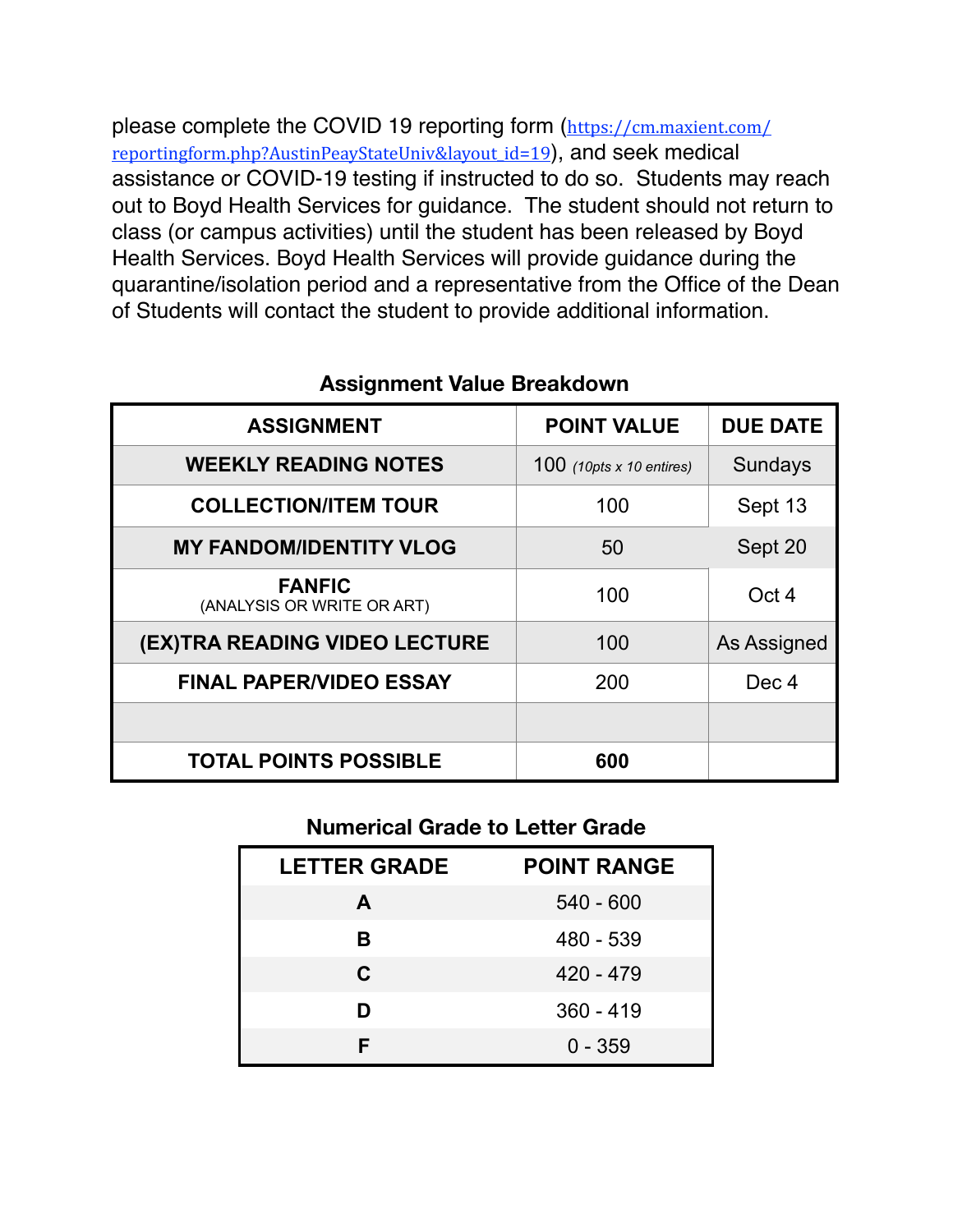### **Course Calendar**

\_\_\_\_\_\_\_\_\_\_\_\_\_\_\_\_\_\_\_\_\_\_\_\_\_\_\_\_\_\_\_\_\_\_\_\_\_\_\_\_\_\_\_\_\_\_\_\_\_\_\_\_\_\_\_\_\_\_\_

\_\_\_\_\_\_\_\_\_\_\_\_\_\_\_\_\_\_\_\_\_\_\_\_\_\_\_\_\_\_\_\_\_\_\_\_\_\_\_\_\_\_\_\_\_\_\_\_\_\_\_\_\_\_\_\_\_\_\_

**Week 1: Getting Started** [Aug 24 - Aug 30] **Watch:** Video Lecture # 1: COMM 4300 and You **Read:** Henry Jenkins, "Fans." **Read:** Delwiche & J.J. Henderson, "What is Participatory Culture?" **Read:** J. Gray, C. Sandvoss, and C.L. Harrington, "Why Study Fans?"

**Week 2: History and Foundations of Fandom Studies** [Aug 31 - Sept 6] **Read:** Henry Jenkins, "Fandom As I See It." **Read:** Karen Hellekson, "Fandom and Fan Culture." **Read:** David Cavicchi, "Fandom Before Fan…"

**EX: (1)** [Trekkies.](https://www.dailymotion.com/video/xmah25) Directed by Roger Nygard, 1997.; **(2)** *Trekkies 2*. Directed by Roger Nygard, 2004.

\_\_\_\_\_\_\_\_\_\_\_\_\_\_\_\_\_\_\_\_\_\_\_\_\_\_\_\_\_\_\_\_\_\_\_\_\_\_\_\_\_\_\_\_\_\_\_\_\_\_\_\_\_\_\_\_\_\_\_

**Week 3: Between Consumption and Production** [Sept 8 - Sept 13] **(M)** Sept 7 — **NO CLASS. LABOR DAY. I'll probably still post a lecture.** 

**Read:** Matt Hills, "Between Consumerism and 'Resistance.'" **Read:** John Fiske, "The Cultural Economy of Fandom." **Read:** Henry Jenkins, "Star Trek, Rerun, Reread, Rewritten…"

**(S)** Sept 13 — **Assignment Due Date Due: Collection/Item Tour via Dropbox @ 11:59PM** 

**EX: (1)** Stuart Hall, "Encoding/Decoding."; **(2)** Dick Hebdige, "Style as Intentional Communication."; **(3)** Theodor Adorno, "The Culture Industry Reconsidered."; **(4)**  Michel de Certeau, "General Introduction" to *The Practice of Everyday Life.*"

\_\_\_\_\_\_\_\_\_\_\_\_\_\_\_\_\_\_\_\_\_\_\_\_\_\_\_\_\_\_\_\_\_\_\_\_\_\_\_\_\_\_\_\_\_\_\_\_\_\_\_\_\_\_\_\_\_\_\_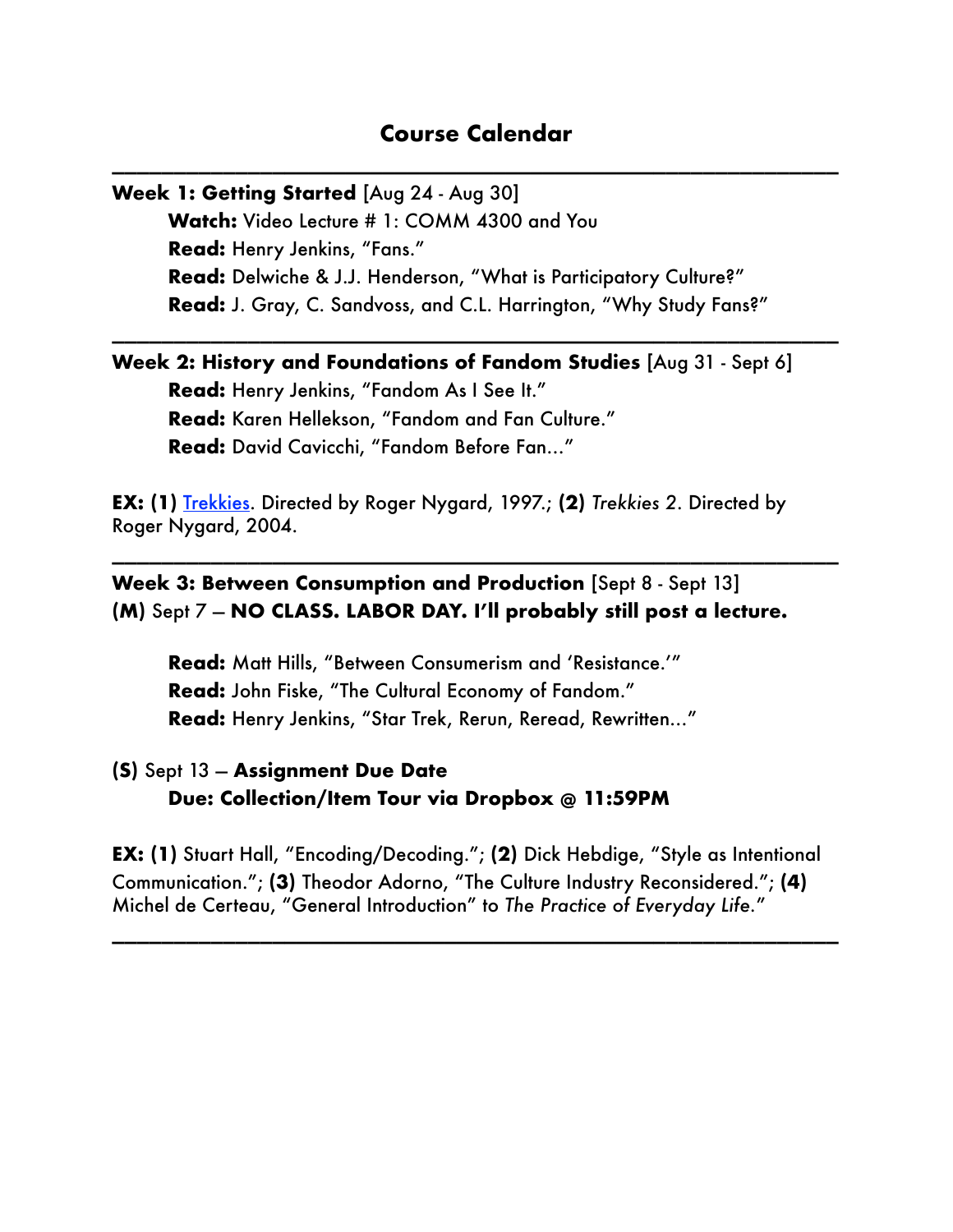```
Week 4: Identity/Self [Sept 14 - Sept 20]
```
**Read:** Mark Duffet, "How Do People Become Fans." **Read:** Will Brooker, "Star Wars and Everyday Life." **Read:** M. Click, H. Lee, & H. Holladay, "Making Monsters: Lady Gaga…"

\_\_\_\_\_\_\_\_\_\_\_\_\_\_\_\_\_\_\_\_\_\_\_\_\_\_\_\_\_\_\_\_\_\_\_\_\_\_\_\_\_\_\_\_\_\_\_\_\_\_\_\_\_\_\_\_\_\_\_

## **(S)** Sept 20 — **Assignment Due Date Due: My Fandom and Identity Vlog via Dropbox @ 11:59PM**

**EX: (1)** *[Fursonas.](https://www.amazon.com/Fursonas-Boomer-Dog/dp/B01FJ2VZYI)* Directed by Dominic Rodriguez, 2016.; **(2)** *[Bronies: The Extremely](https://www.dailymotion.com/video/x25jza5)  [Unexpected Adult Fans](https://www.dailymotion.com/video/x25jza5)…* Directed by *Laurent Malaquais, 2012.;* **(3)** *[Indie Game:](https://www.amazon.com/Indie-Game-Movie-Edmund-McMillian/dp/B07DWHXGML)  [The Movie](https://www.amazon.com/Indie-Game-Movie-Edmund-McMillian/dp/B07DWHXGML).* Directed by James Swirsky and Lisanne Pajot, 2012.; **(4)** Bill Ellis, "What Bronies See When They Brohoof." **(5)** Mel Stanfill, "The Unbearable Whiteness of Fandom and Fan Studies."

\_\_\_\_\_\_\_\_\_\_\_\_\_\_\_\_\_\_\_\_\_\_\_\_\_\_\_\_\_\_\_\_\_\_\_\_\_\_\_\_\_\_\_\_\_\_\_\_\_\_\_\_\_\_\_\_\_\_\_

**Week 5: Community** [Sept 21 - 27] **Read:** Mark Duffet, "The Fan Community." **Read:** C. Bacon-Smith, "Training New Members." **Watch:** *[The Fandom: A Furry Documentary.](https://youtu.be/iv0QaTW3kEY)*

**EX: (1)** *[Ghostheads.](https://www.amazon.com/Ghostheads-Dan-Aykroyd/dp/B01LYD65GC)* Directed by Brendan Mertens, 2016.; **(2)** *[Done the Impossible:](https://www.dailymotion.com/video/x86mcq)  [The Fans' Tale of Firefly and Serenity.](https://www.dailymotion.com/video/x86mcq) Directed by Jermey Neish, et al., 2006.;* **(3)**  *Ringers: Lord of the Fans*. Directed by Carlene Cordova, 2005.; **(4)** Benedict Anderson, "Imagined Communities."; **(5)** Janice Radway, "Women Read the Romance."

\_\_\_\_\_\_\_\_\_\_\_\_\_\_\_\_\_\_\_\_\_\_\_\_\_\_\_\_\_\_\_\_\_\_\_\_\_\_\_\_\_\_\_\_\_\_\_\_\_\_\_\_\_\_\_\_\_\_\_

**Week 6: Reading, Writing, and Fanfic** [Sept 28 - Oct 4] **Read:** Sara Gwenllian Jones, "The Sex Lives of Cult TV Characters." **Read:** Anne Jaminson, "A Prehistory of Fanfiction." **Read:** Selections of FanFic (TBD)

## **(S)** Oct 4 — **Assignment Due Date Due: Fanfic via Dropbox @ 11:59PM**

**EX: (1)** P.J. Falzone, "The Final Frontier Is Queer,"; **(2)** Cornel Sandvoss, "The Death of the Reader,"; **(3)** Roland Barthes, "The Death of the Author."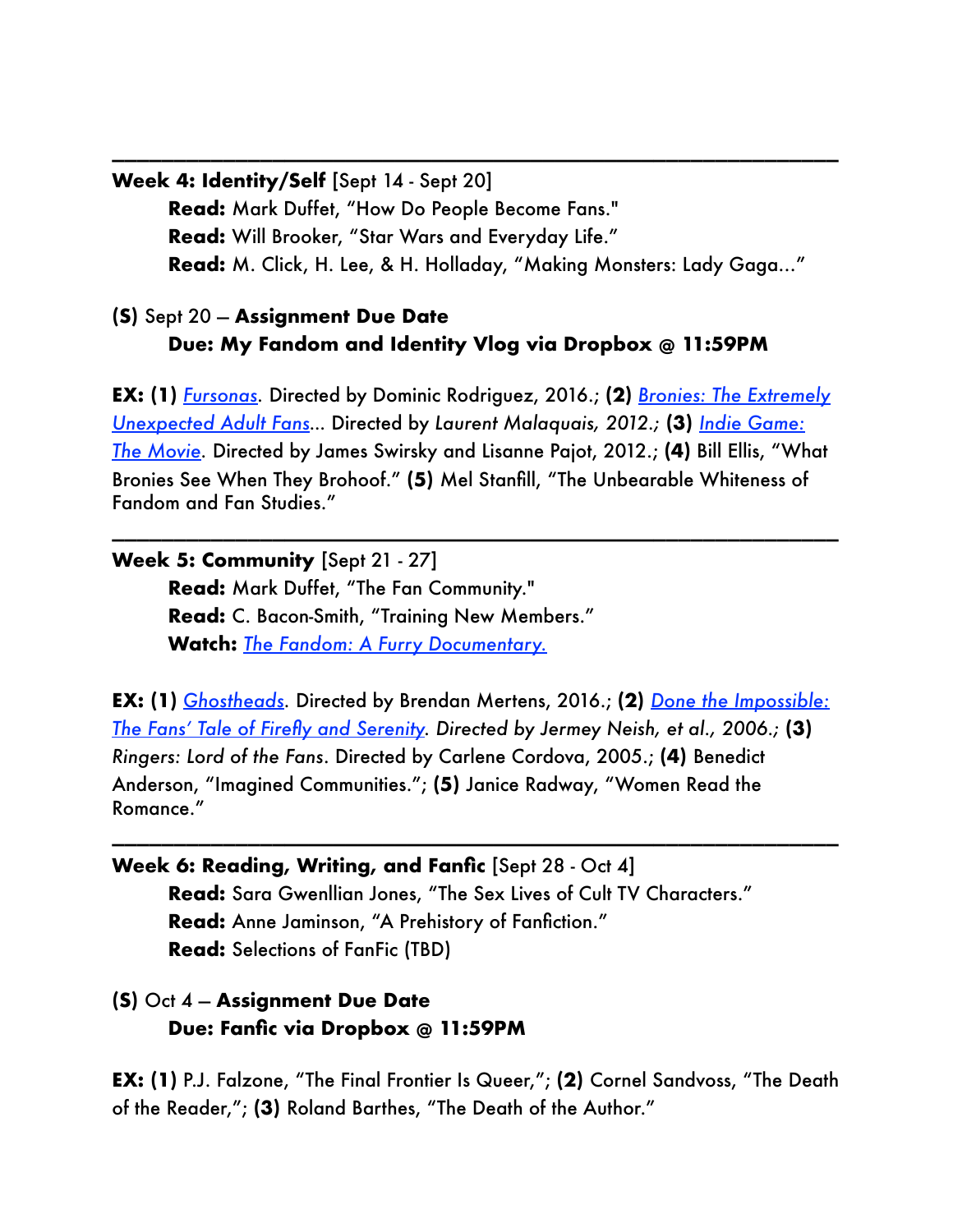**Week 7: Fandom and Technology** [Oct 5 - Oct 11] **Read:** Rhiannon Bury, "Technology, Fandom, and Community…" **Read:** Katharina Freund, "Becoming a Part of the Storytelling…" **Read:** Roberta Pearson, "Fandom in the Digital Era."

**EX: (1)** *[Raiders!: The Story of the Greatest Fan Film Ever Made.](https://www.netflix.com/title/80045805)* Directed by Jermey Koon and Tim Skousen, 2015.; **(2)** Henry Jenkins, "Worship At the Alter of Convergence."; (3) Nancy Baym "Music Fandom and the Shaping of Online [Culture.](https://cmsw.mit.edu/podcast-nancy-baym-music-fandom-and-the-shaping-of-online-culture/)"; **(4)** Lucy Bennett, "Music Fandom Online…"

\_\_\_\_\_\_\_\_\_\_\_\_\_\_\_\_\_\_\_\_\_\_\_\_\_\_\_\_\_\_\_\_\_\_\_\_\_\_\_\_\_\_\_\_\_\_\_\_\_\_\_\_\_\_\_\_\_\_\_

\_\_\_\_\_\_\_\_\_\_\_\_\_\_\_\_\_\_\_\_\_\_\_\_\_\_\_\_\_\_\_\_\_\_\_\_\_\_\_\_\_\_\_\_\_\_\_\_\_\_\_\_\_\_\_\_\_\_\_

#### **Week 8: Performing Fandom** [Oct 12 - Oct 18]

**Read:** Lynn Zubernis and Katherine Larsen, "Make Space For Us!" **Read:** Matthew Hale, "Cosplay: Intertextuality, Public Texts, and the Body…" **Read:** Rebecca Williams, "Fan Tourism and Pilgrimage." **Watch:** *[Cosplay: Crafting a Secret Identity](http://www.apple.com)*.

**EX: (1)** *[Darkon](https://www.youtube.com/watch?v=Piy2QCsdUWk)*. Directed by Luke Meyer and Andrew Neel, 2006.; **(2)** *[Comic-Con:](https://www.amazon.com/Comic-Episode-IV-Fans-Hope/dp/B007RV69D2)  [Episode IV: A Fan's Hope](https://www.amazon.com/Comic-Episode-IV-Fans-Hope/dp/B007RV69D2).* Directed by Morgan Spurlock, 2011; **(3)** *[The Dungeon](https://www.amazon.com/Dungeon-Masters-Elizabeth-Reesman/dp/B07KBCL42L)  [Masters.](https://www.amazon.com/Dungeon-Masters-Elizabeth-Reesman/dp/B07KBCL42L)* Directed by Kevin McAlester, 2008.; **(4)** *[Confessions of a Superhero](https://youtu.be/-MozXv2XN8w)*. Directed by Matthew Ogens, 2007; **(5)** Suzanne Scott, "Cosplay Is Serious Business."

\_\_\_\_\_\_\_\_\_\_\_\_\_\_\_\_\_\_\_\_\_\_\_\_\_\_\_\_\_\_\_\_\_\_\_\_\_\_\_\_\_\_\_\_\_\_\_\_\_\_\_\_\_\_\_\_\_\_\_

### **Week 9: Sex and Sexuality: Behold the 34th Rule** [Oct 19 - Oct 25]

**Read:** Constance Penely, "Future Men." **Read:** Dru Jefferies, "Servicing Fanboys With Superhero…Parodies." **Read:** Alan McKee, "Porn Consumers as Fans."

**EX: (1)** Sean Griffin, "You Never Had a Friend Like Me: Target Marketing to a Gay Community,"; **(2)** Richard Dyer, "Judy Garland and Gay Men,"; **(3)** Catherine Tossenberger, "Oh My God, The Fanfiction!: Dumbledore's Outing."; **(4)** Alexis Lothian, et al., "Yearning For the Void and Infinite Potential."

\_\_\_\_\_\_\_\_\_\_\_\_\_\_\_\_\_\_\_\_\_\_\_\_\_\_\_\_\_\_\_\_\_\_\_\_\_\_\_\_\_\_\_\_\_\_\_\_\_\_\_\_\_\_\_\_\_\_\_